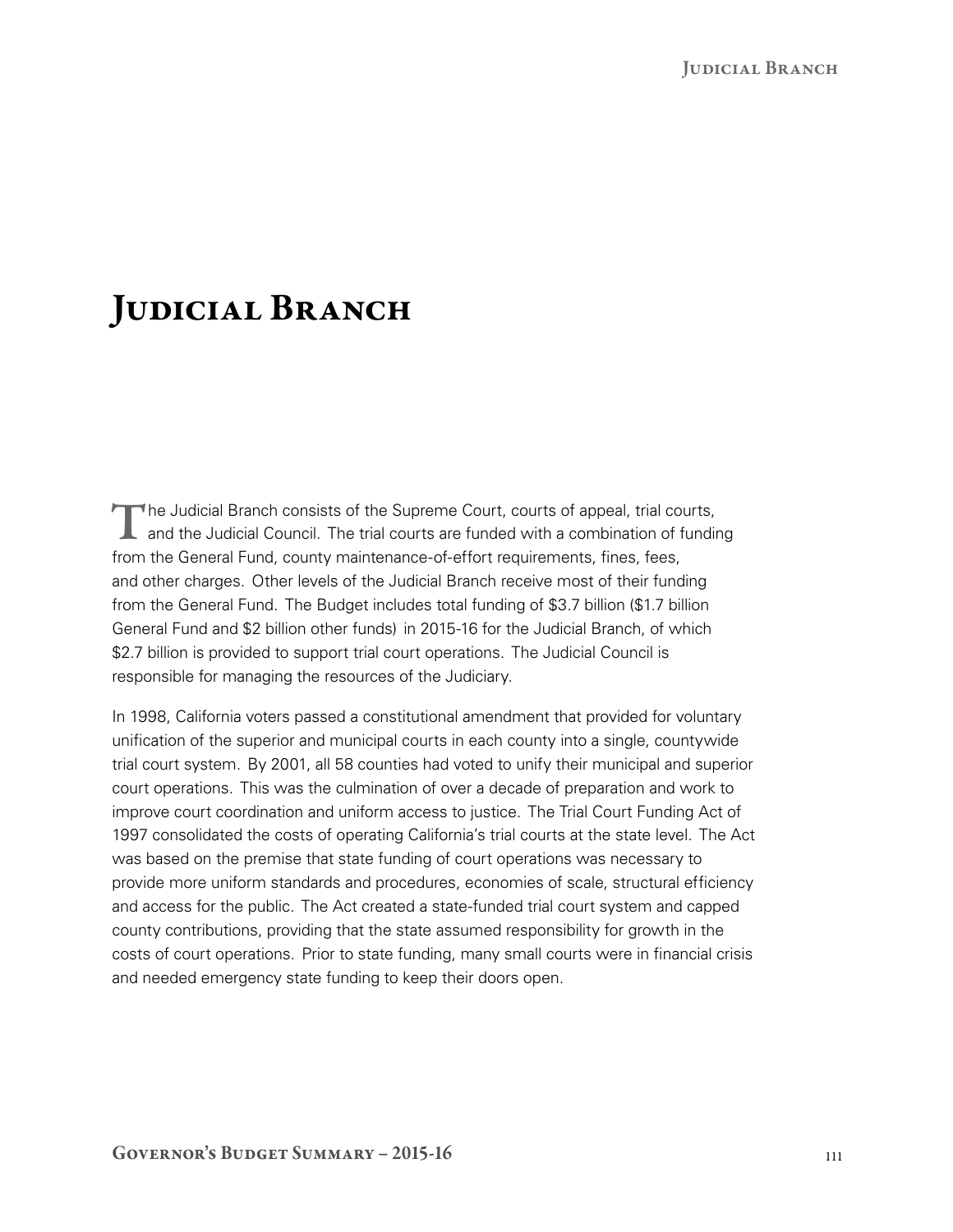## 2015-16 BUDGET

During the recession, like every area of state government, General Fund support for the Judicial Branch was reduced; however, for the Judicial Branch, the state mitigated the impact of the reductions through increased user fees, the redirection of various special funds, and through the expenditure of trial court reserves. During the fiscal crisis, some trial courts were forced to reduce service hours, furlough and lay off employees, and close courtrooms, while other courts were able to provide salary increases and did not have to close courtrooms. The disparity in how trial courts handled the reductions highlighted the need for a comprehensive evaluation of the state's progress in achieving the goals outlined in the Act. A working group composed of Administration and Judicial Branch appointees made recommendations to better allocate existing resources. The Chief Justice and the Judicial Council, through a modification of the Workload Allocation Funding Model, have taken significant steps to promote equal access to justice by allocating funding more equitably.

As shown in Figure JUD‑01, after making various budget adjustments, trial court funding remained fairly consistent with pre‑recession levels and is proposed to be 3.5 percent above 2007‑08 in 2015‑16.

| <b>Judicial Branch</b><br><b>Expenditures by Program</b> | 2007-08<br>Actual | 2013-14<br>Actual | 2014-15<br>Estimated    | 2015-16<br>Governor's<br><b>Budget</b> |
|----------------------------------------------------------|-------------------|-------------------|-------------------------|----------------------------------------|
| Supreme Court                                            | \$44,397          | 43,440            | 45,973                  | 46,095                                 |
| Courts of Appeal                                         | 200,706           | 204,544           | 216,212                 | 216,626                                |
| <b>Judicial Council</b>                                  | 130,396           | 132,966           | 139,869                 | 134,678                                |
| Habeas Corpus Resource Center                            | 12,553            | 12,588            | 14,233                  | 14,242                                 |
| <b>Facility Program</b>                                  | (49, 965)         | (236, 110)        | (338, 528)              | (360, 704)                             |
| Staff and OE&E                                           | 22,634            | 25,202            | 31,000                  | 34,000                                 |
| <b>Trial Court Facility Expenses</b>                     | 27,331            | 210,908           | 307,528                 | 326,704                                |
| <b>Trial Courts</b>                                      | 3,288,873         | 2,437,488         | 2,538,117               | 2,701,598                              |
| Total                                                    | \$3,726,890       | \$3,067,136       | \$3,292,932             | \$3,473,943                            |
| <b>Adjustments to Trial Courts</b>                       | \$3,288,873       | \$2,437,488       | \$2,538,117             | \$2,701,598                            |
| <b>Trial Court Facility Expenses</b>                     | \$27,331          | \$210,908         | \$307,528               | \$326,704                              |
| Use of Local Reserves                                    |                   | 264,000           |                         |                                        |
| <b>Sub-total, Trial Courts</b>                           | \$3,316,204       | \$2,912,396       | \$2,845,645             | \$3,028,302                            |
| Trial Court Security Costs <sup>1</sup>                  | $-444,901$        |                   |                         |                                        |
| <b>Adjusted Total, Trial Courts</b>                      | \$2,871,303       |                   | \$2,912,396 \$2,845,645 | \$3,028,302                            |

## Figure JUD-01 **Judicial Branch Expenditures**  (Dollars in Thousands)

<sup>1</sup> For comparison purposes, court security costs for 2007-08 are removed from trial court expenditure totals due to the realignment of court security costs beginning in 2011-12.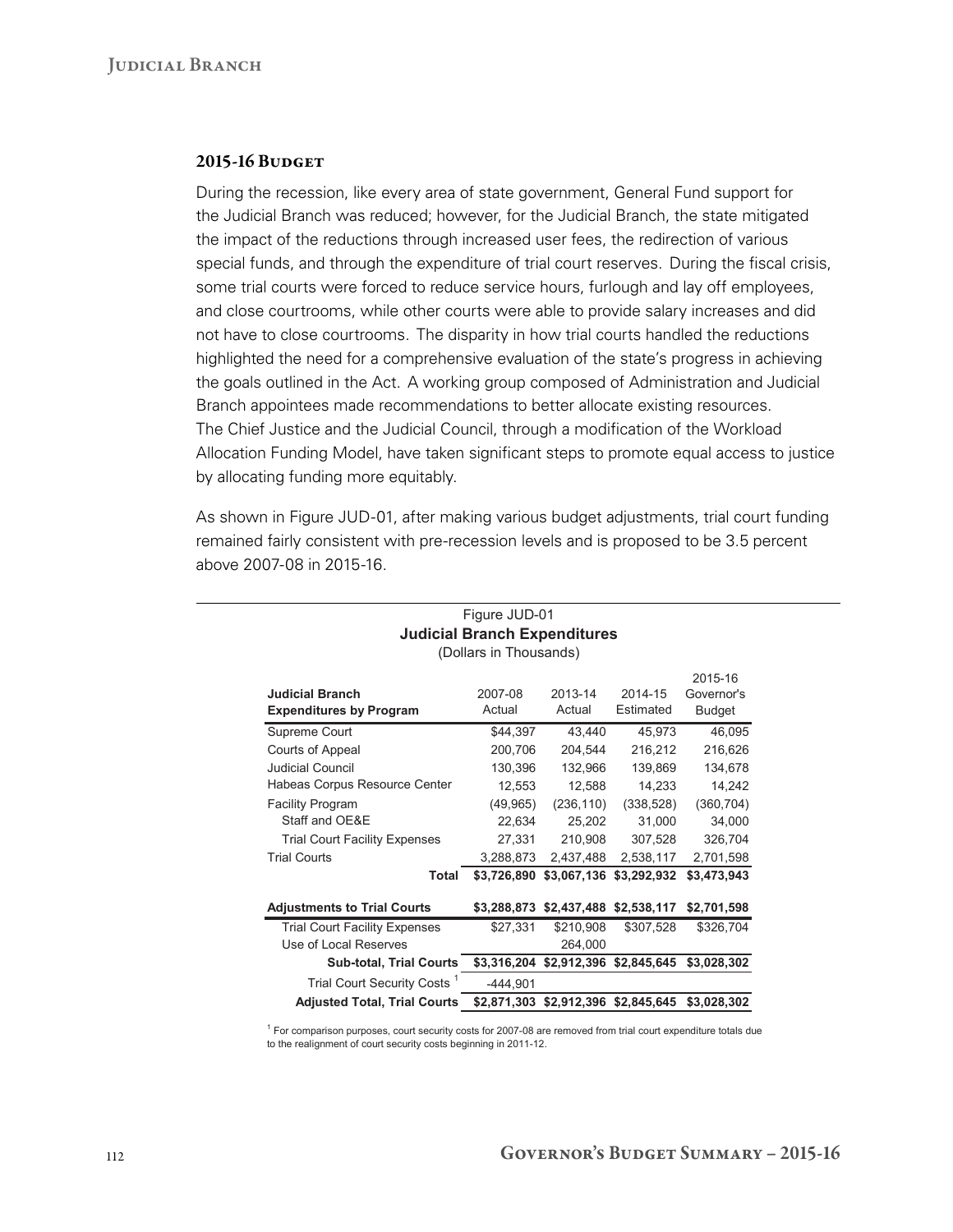JUDICIAL BRANCH

Similar to other areas of government, the Branch needs to operate differently without the expectation of funding restorations. Yet, like the rest of state government, the Judicial Branch has growing costs related to employee retirement and health care. As part of the 2014 Budget Act, the Administration proposed a two-year funding approach to provide the trial courts with stable funding and sufficient time to carefully evaluate and pursue workload process changes and efficiencies that will modernize court operations and improve access to justice. The two-year funding approach includes: (1) providing 5‑percent General Fund growth to the trial court operations budget in each year, (2) providing ongoing budgetary adjustments to account for changes in employee benefit costs that are not controlled by the trial courts, and (3) providing General Fund to address anticipated fee shortfalls. The Chief Justice has created the Commission on the Future of California's Court System to modernize court operations. The Commission is expected to evaluate trial court operations and to identify potential efficiencies that will improve access to justice. The Budget includes \$180 million in proposed new funding, in addition to the \$160 million provided in the 2014 Budget Act.

Significant Adjustments:

- Trial Court Funding—Consistent with the proposed two-year strategy, the Budget includes an augmentation of \$90.1 million General Fund to support trial court operations.
- Trial Court Employee Costs—The Budget includes \$42.7 million General Fund for trial court employee benefit costs, of which \$10.8 million reflects funding for trial courts that have now made progress towards meeting the Public Employees' Pension Reform Act of 2013 standard. The Administration is committed to funding future increases related to existing health benefits and retirement costs for trial court employees and retirees.
- Trial Court Trust Fund Revenues—The Budget includes an additional \$19.8 million General Fund to reflect a further reduction of fines and penalty revenues in 2015‑16. Coinciding with this adjustment, the Administration proposes permanently extending temporary fines and penalty revenue measures enacted as part of the 2012 Budget Act.
- Proposition 47—With the passage of Proposition 47 in November 2014, it is anticipated that trial courts will experience increased workload primarily in the early years of implementation due to the requirement that courts reclassify certain drug and theft crimes that involve less than \$950 from felonies to misdemeanors.